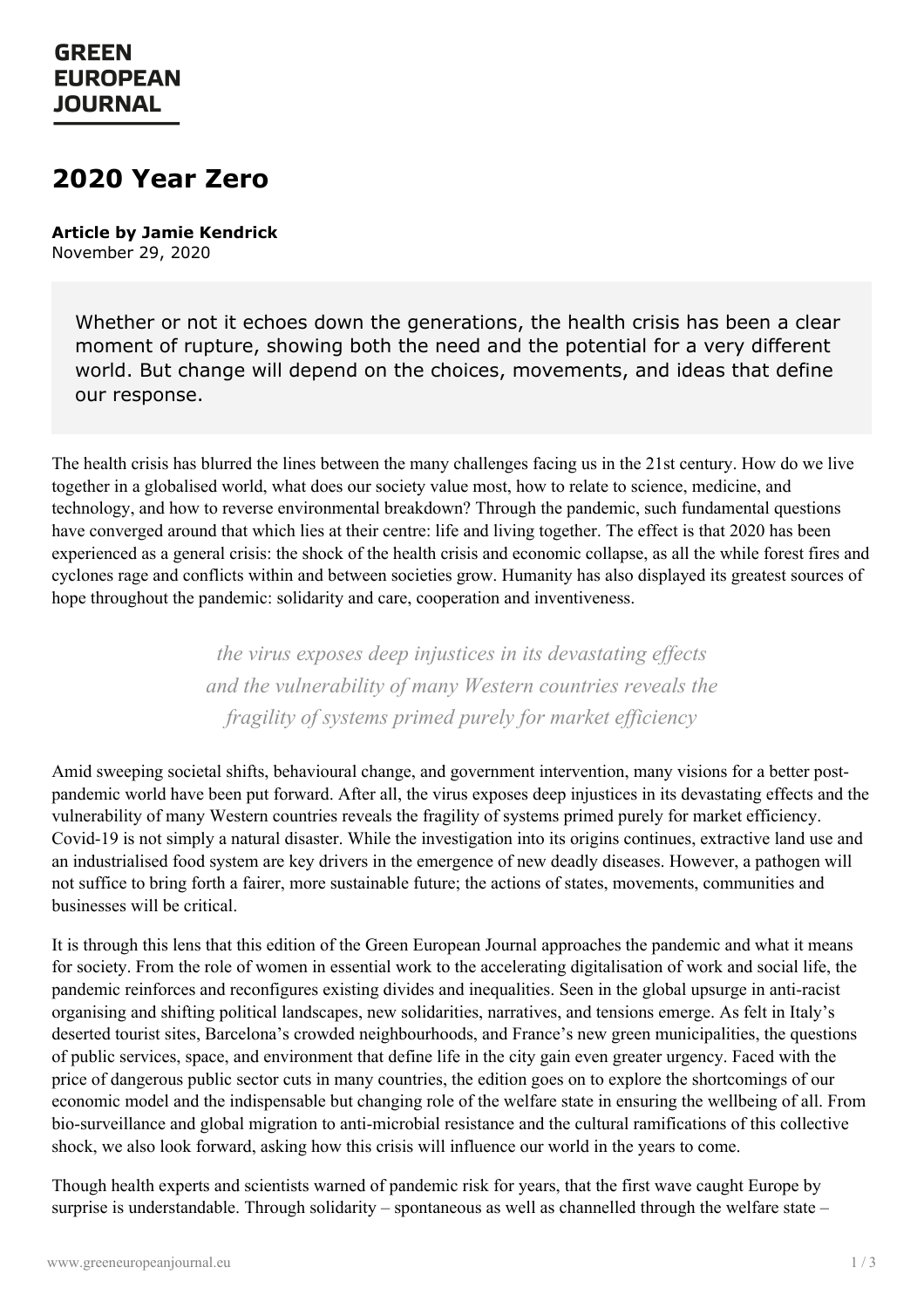## **GREEN EUROPEAN JOURNAL**

European societies made it through. The severity of a second wave just months later raises further questions of resilience, state capacity, and a worrying tendency towards complacency. For a European Union accustomed to lurching between crises, the pandemic continues to test its institutional framework. Despite a stopgap recovery fund, its politics remain distant from reality on the ground and constrained by power games between its members. The next frontier for European cooperation, whatever the hurdles, must be a positive politics centred on wellbeing, health, and solidarity.

The pandemic struck just as ecology was adjusting to a new centrality. While the struggle against climate change is far from won, it now shapes politics domestically and globally. With Covid-19, the consequences go far deeper. The health crisis, lockdowns, and recession put public services and jobs back at the heart of the debate but, at the same time, green issues from air pollution and urban space to the care economy and quality of life have only become more pressing. In many European cities, regions, and countries, Green parties are governing in a crisis, faced with difficult trade-offs and unexpected priorities.

> *With Covid-19, the connection between our health and that of the wider environment has become immediate and personal.*

In a tumultuous political scene amid growing discontent, Green government must channel the demands of new movements and respond to people beyond traditional consistencies, if it is to make a decisive impact. But making sure the links between the health crisis, climate warming, and mass extinction are not lost is the real challenge. With Covid-19, the connection between our health and that of the wider environment has become immediate and personal. In this tangibility lies a powerful narrative that needs to be unlocked to drive change for a better future. Much more than an environmental question, it touches every aspect of how we live together, work and produce, and make collective decisions.

The year 2020 marks our unambiguous entry into the 21st century. The politics of life are here in all their complexity. In a manner unlike financial crises, wars, or political upheaval, this health crisis has forced everything to a halt. Restarting society in a way that prevents the same from happening again will require a deep rewiring, the need for which should now be beyond dispute. Political ecology is essential to navigating this uncertainty. Through strengthening solidarity and resilience, forging a new consensus on what really matters, and creating a new relationship with the natural world, it can keep life and living together at the centre of our politics.



Jamie Kendrick is editor-in-chief of the *Green European Journal*.

Published November 29, 2020 Article in English Published in the *Green European Journal* Downloaded from <https://www.greeneuropeanjournal.eu/2020-year-zero/>

The Green European Journal offers analysis on current affairs, political ecology and the struggle for an alternative Europe. *In print and online, the journal works to create an inclusive, multilingual and independent media space.*